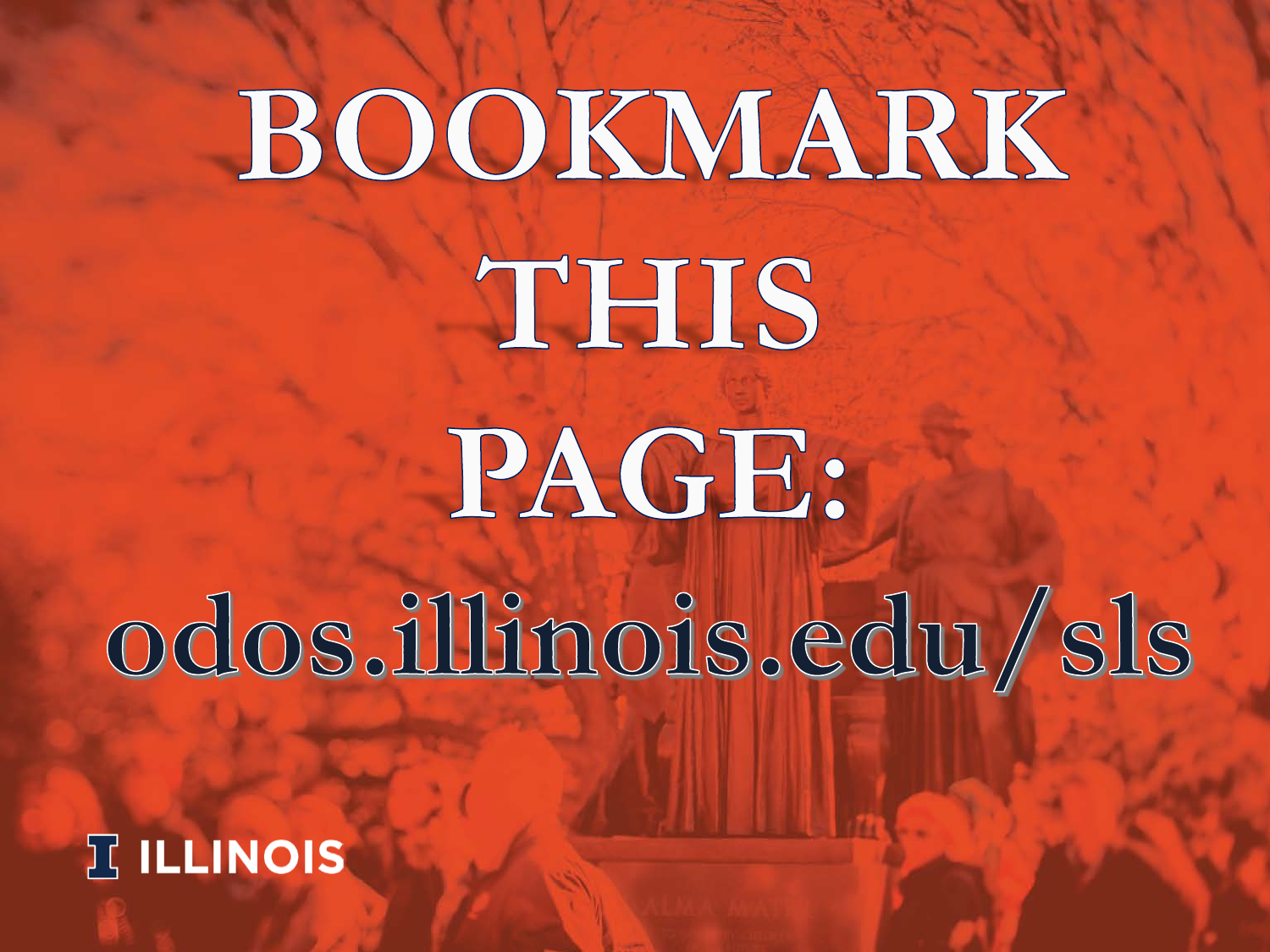#### MAIN WEBPAGE OF STUDENT LEGAL SERVICES odos.illinois.edu/sls



#### Click the "International Students" Drop Down Menu

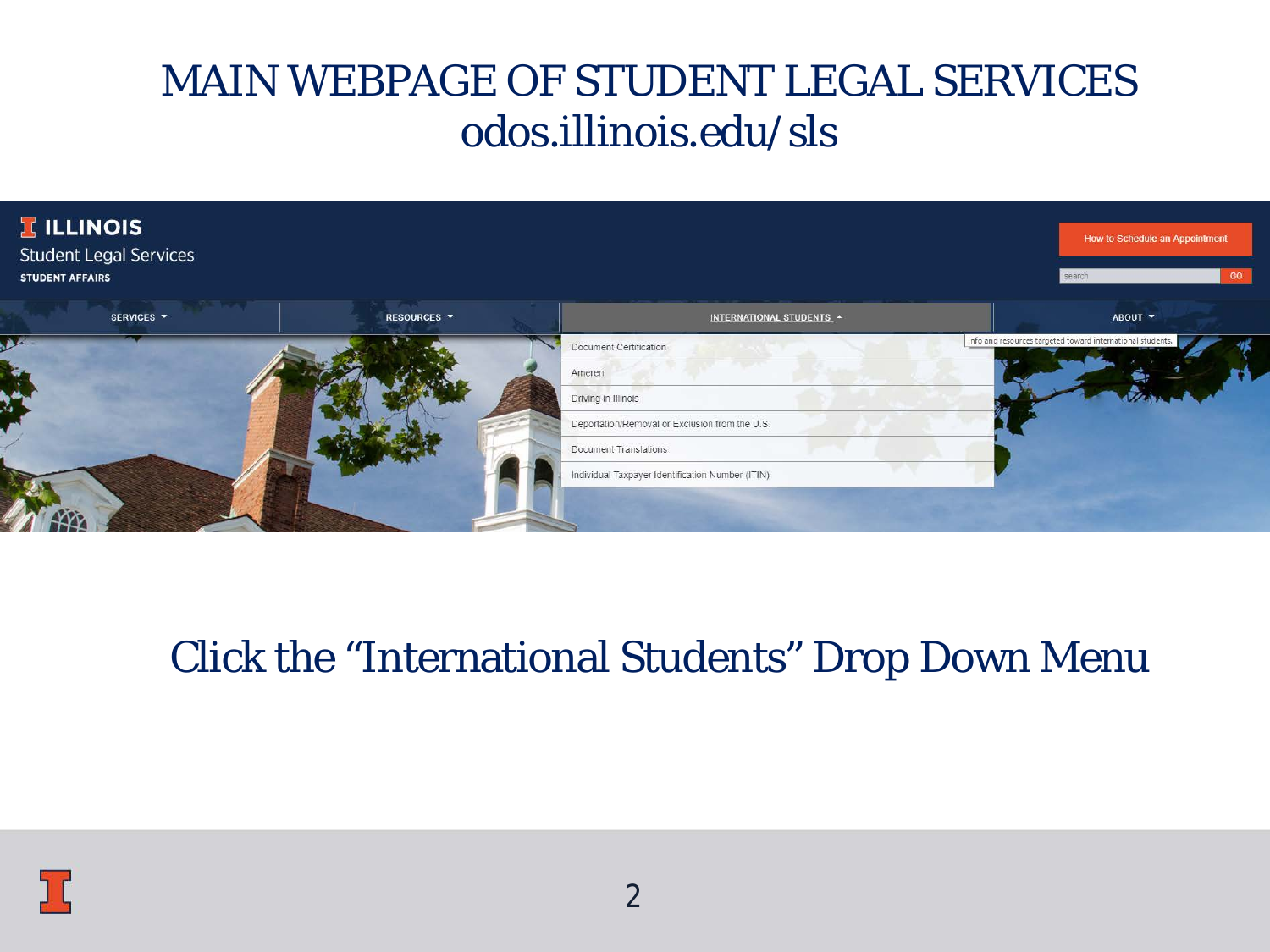DOCUMENT CERTIFICATION

- o While in the U.S. you may need "certified true copies" of original documents.
- o Student Legal Service provides document certification services
	- o Fill out and submit intake form Online
	- o Bring your ORIGINAL document or documents to the Student Legal Service Offices.
	- o Do NOT bring in photocopies; they cannot be certified.

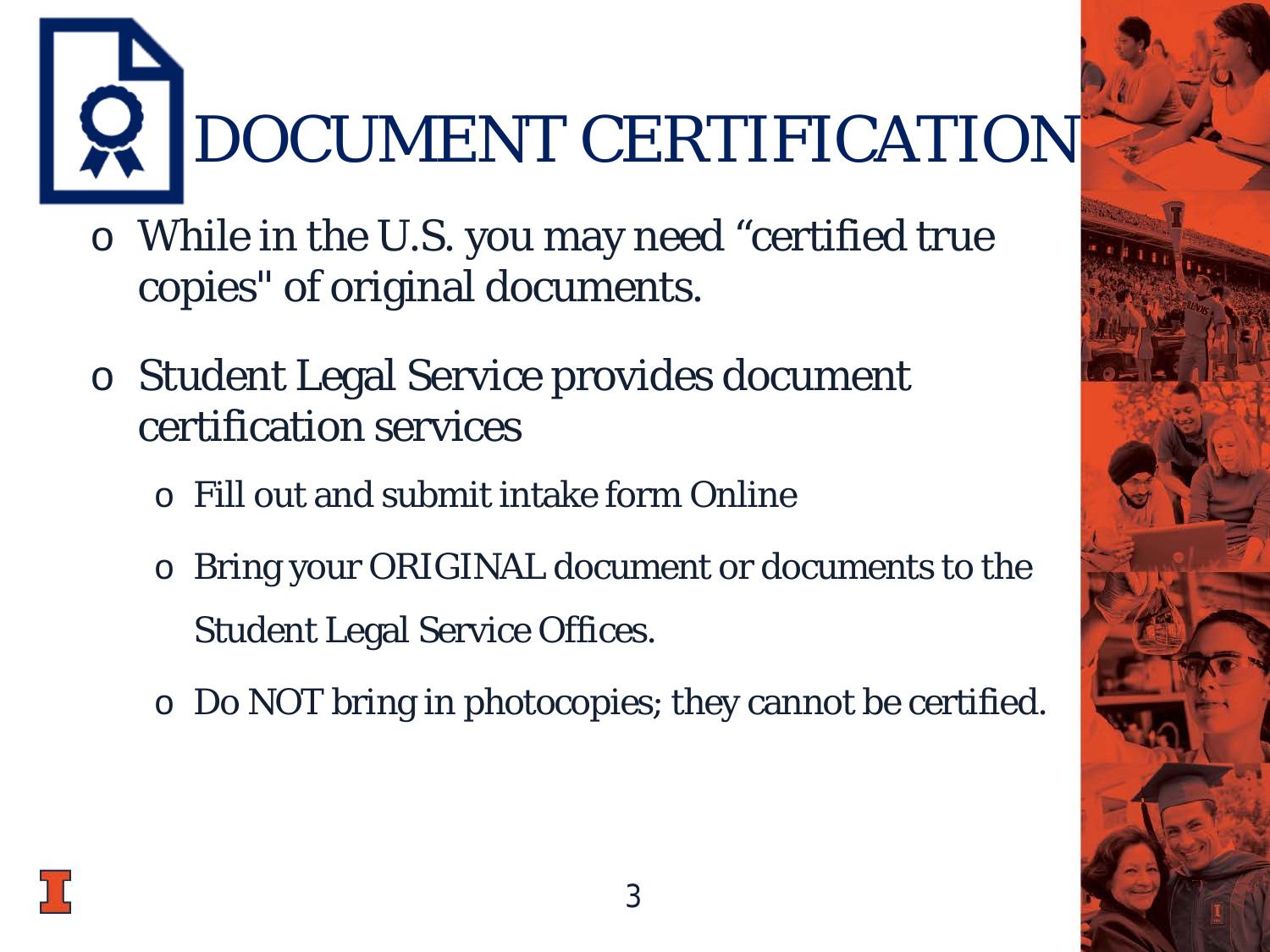

Types of documents:

- o Passport pages
- o U of I Academic transcripts
- o Proof of enrollment or grades
- o Academic transcripts from other universities
- o U.S. government documents
	- o For example, I-20, DS-2019
- o Birth Records
- o Marriage licenses

You MUST bring in the ORIGINAL to get a CERTIFIED copy.

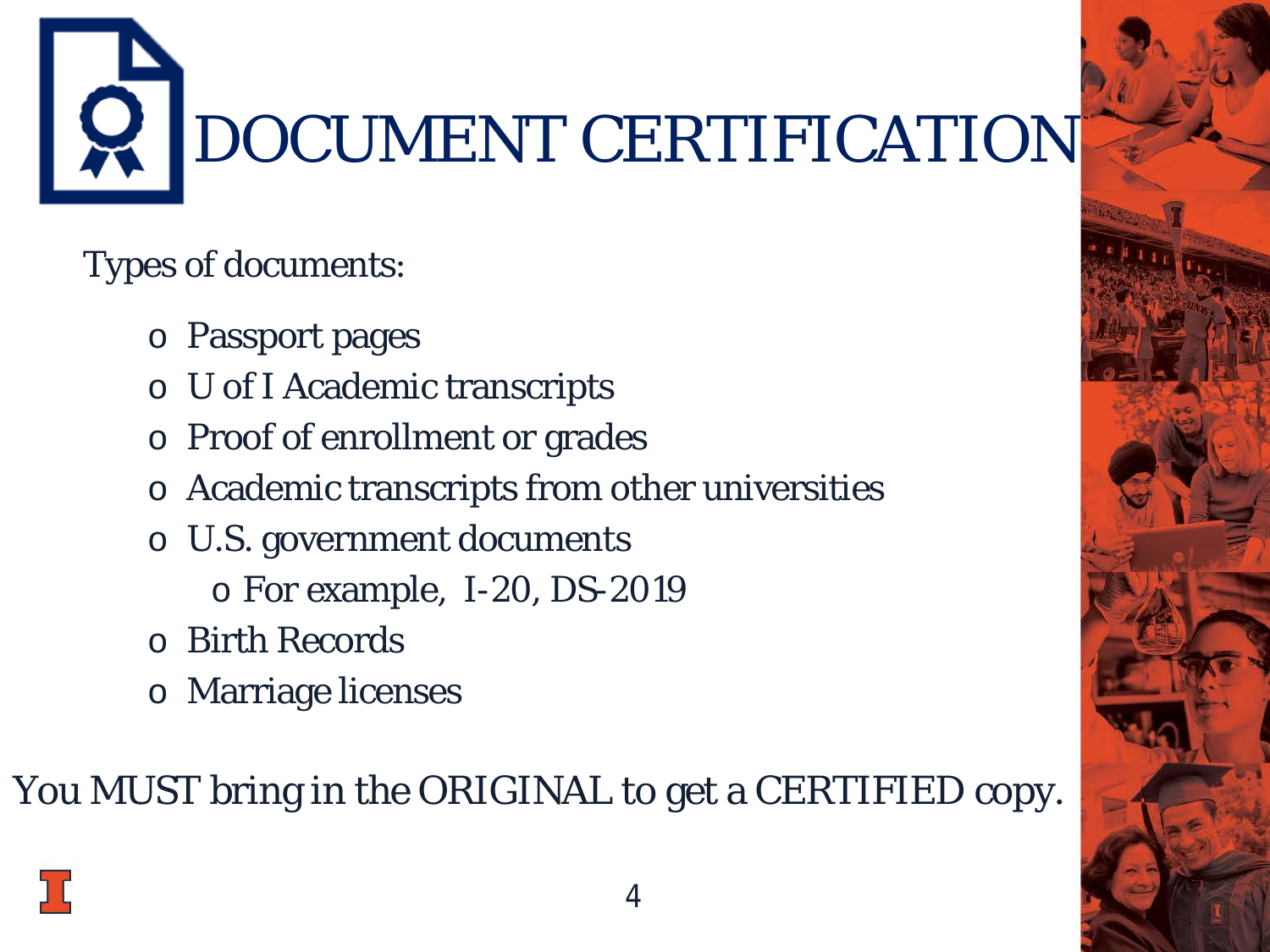DOCUMENT CERTIFICATION

Ameren – to set up an account for electricity

- o As of July, 2019, Certified Photocopies no longer accepted
	- o Digital upload, only
	- o NetVerify

Ameren.com/Illinois/account/customer-service/netverify/create-netverify

- Identification documents
	- o Passport, US Visa, U.S. Driver License, State ID
	- o iCard
- o Picture of yourself selfie ok
- o Student Legal Service can make digital photocopies
	- Submit "General" intake form
	- o No appointment required, walk-in basis

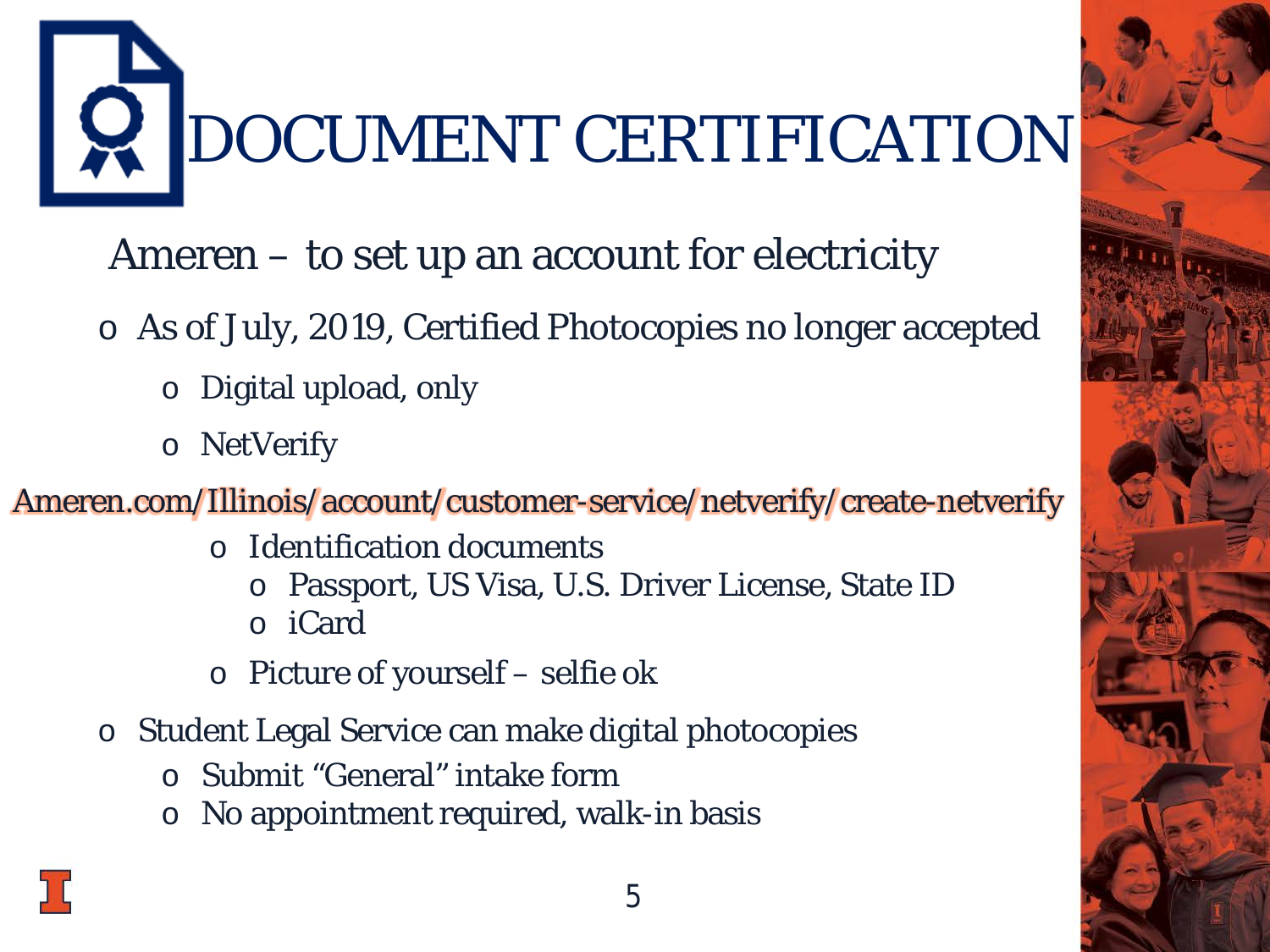



- o Home Country/ International License
	- $\circ$  Valid in Illinois and while enrolled  $\circ$  Spouse and children University of Illinois as a student
	- o License must not be "expired" to be valid.
	- o Must have home country/ international driver's license in your possession while driving
	- o May not be valid in other U.S. **States**
- - o May lawfully drive in Illinois
	- o They MUST have their own license.
	- o Your University enrollment permits this.

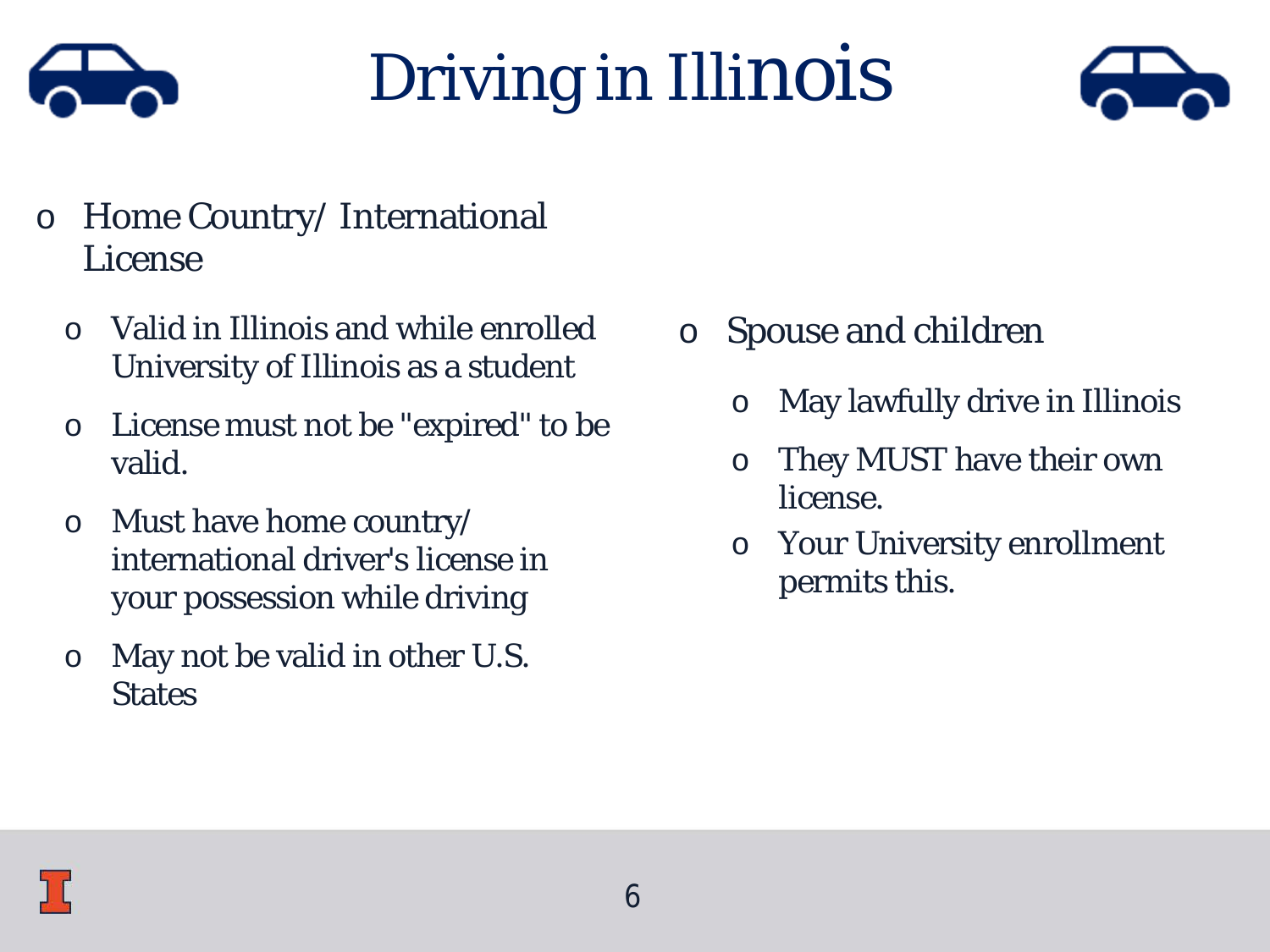



#### Passport & No Valid License

- o NOT required to carry passport
- Ticket/citation for "No Valid License"
- Submit "Traffic Ticket or Accident" intake form online
- o Bring
	- o your home country/international license
	- o Your iCard
	- o Your Passport with U.S. Visa in it
- o General Advice
	- o Translate home country license to English
		- o Certify translation SLS has form for translator
	- o Carry translation when driving, along with ACTUAL license.

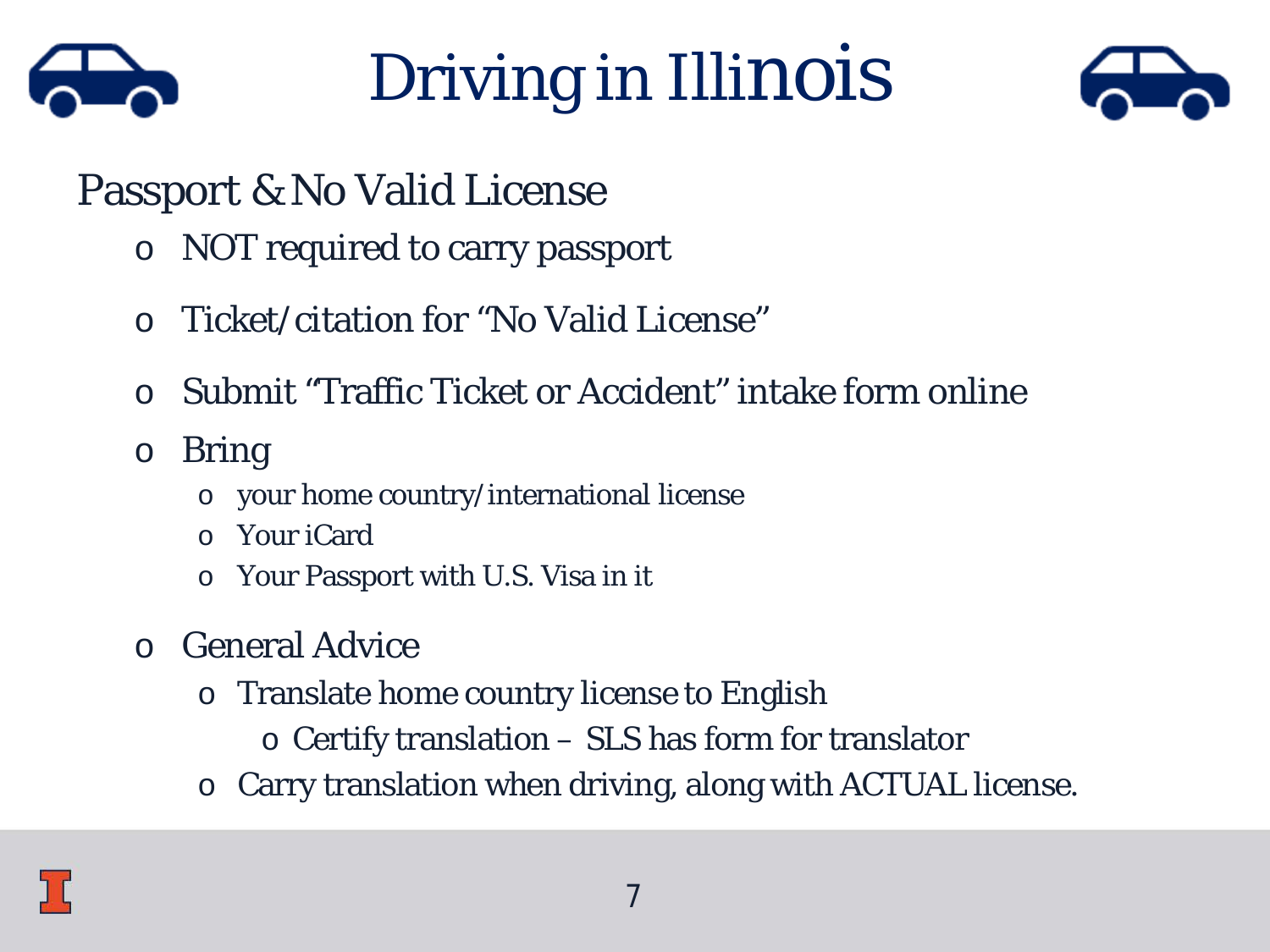



- o Road Test
	- o Must request and schedule in person at the DMV
	- o Must have a vehicle
	- o Must have proof of insurance on your vehicle
	- o Weather and Time permitting
	- $\circ$  If 18-21
		- o Proof of completion of 6 hours of driver's education
		- o If over 21, not required

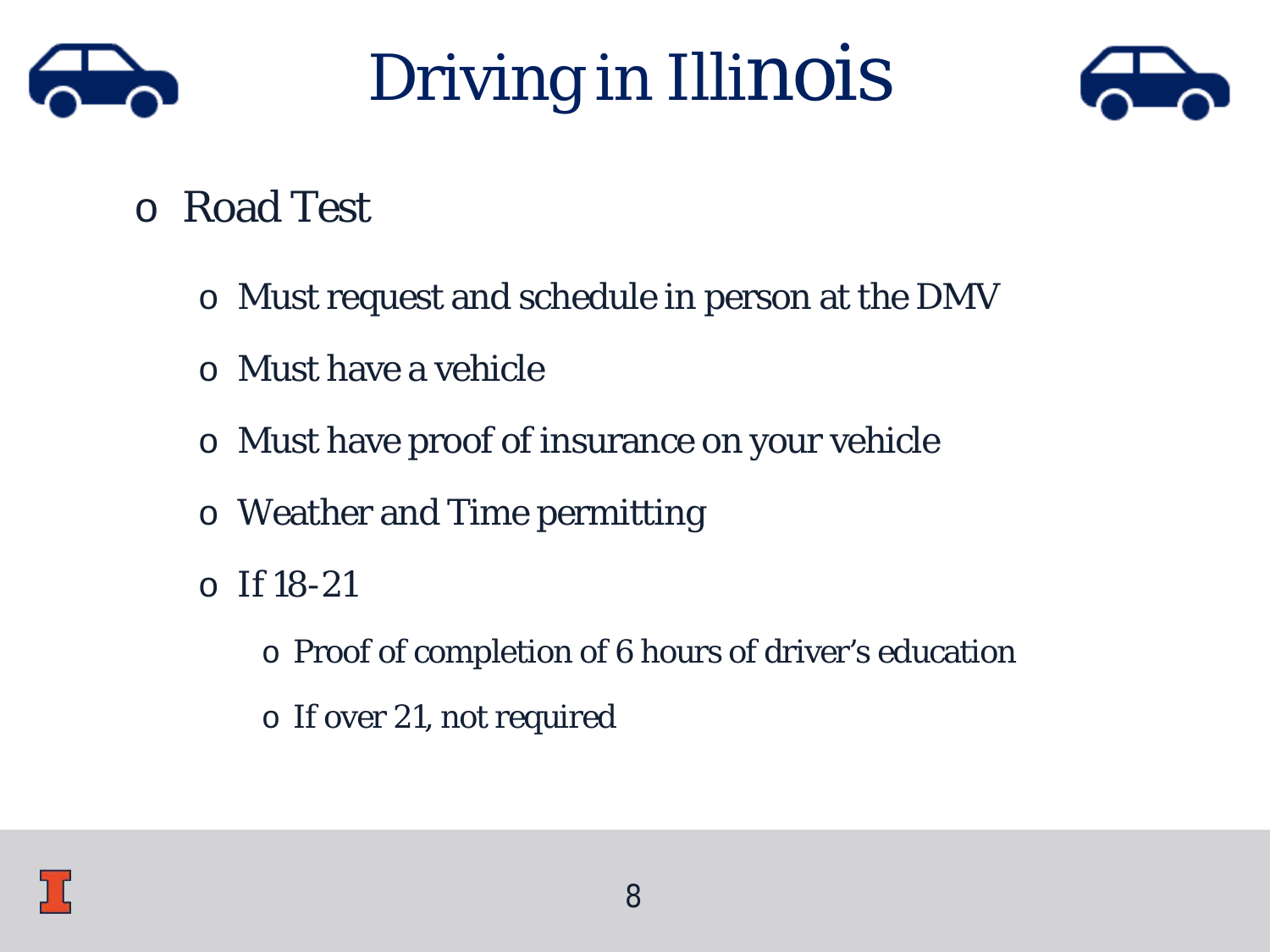



- o Study Materials
	- o Illinois Rules of the Road (2019 ed.)
	- o Illinois Rules of the Road Review Course
		- o [www.cyberdriveillinois.com/publications/motorist/rorts.html](http://www.cyberdriveillinois.com/publications/motorist/rorts.html)
	- o Translations
		- o Polish and Spanish available on Secretary of State website
		- o Chinese translation available at SLS website

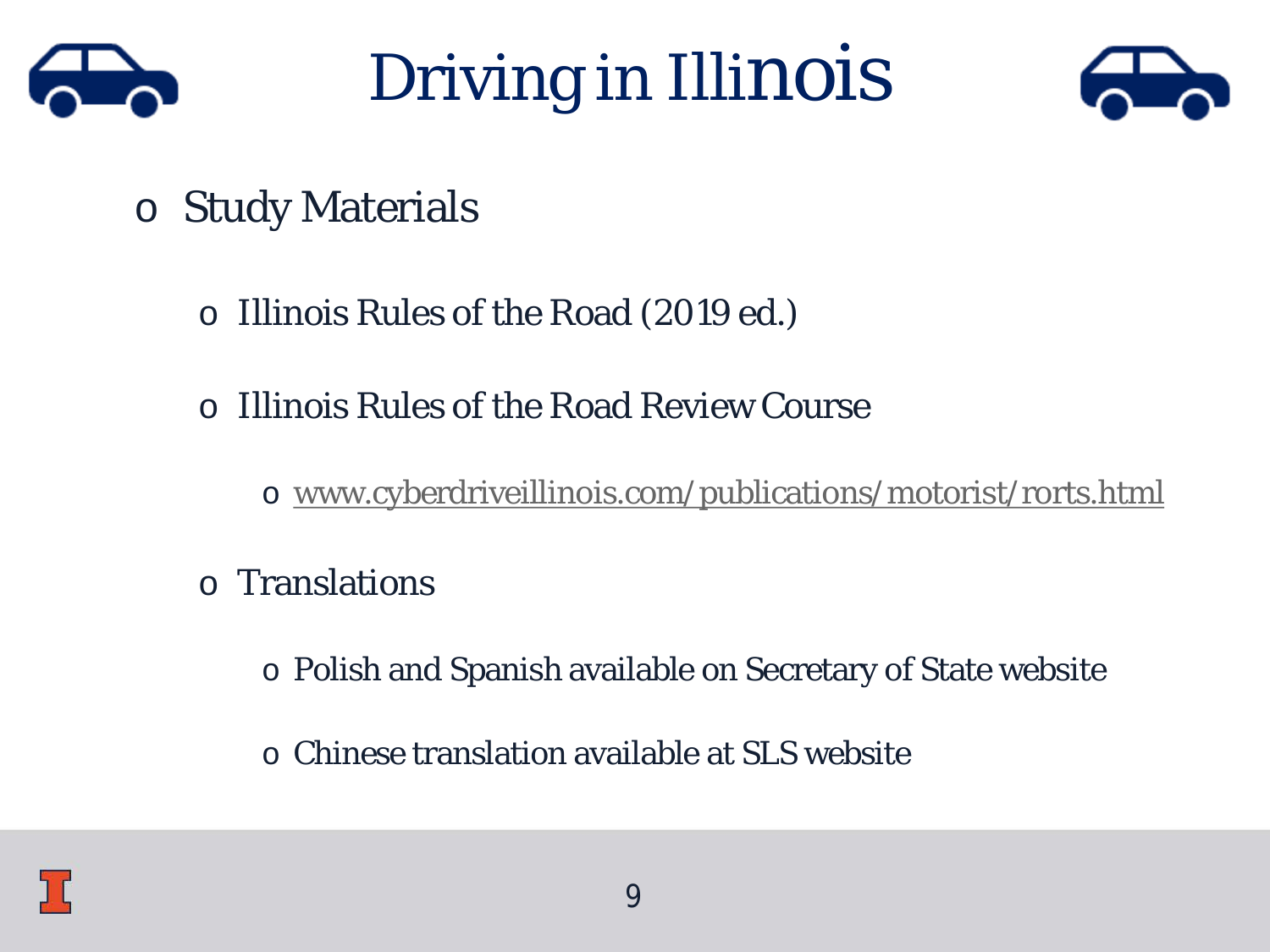



- No Valid Driver's License
	- Make an appointment with SLS
	- Bring
		- Proof of license:
			- Valid home country license
			- International Driver's License
			- Temporary visitor's license
		- iCard
		- Passport containing your current U.S. Visa
	- Likelihood of dismissal

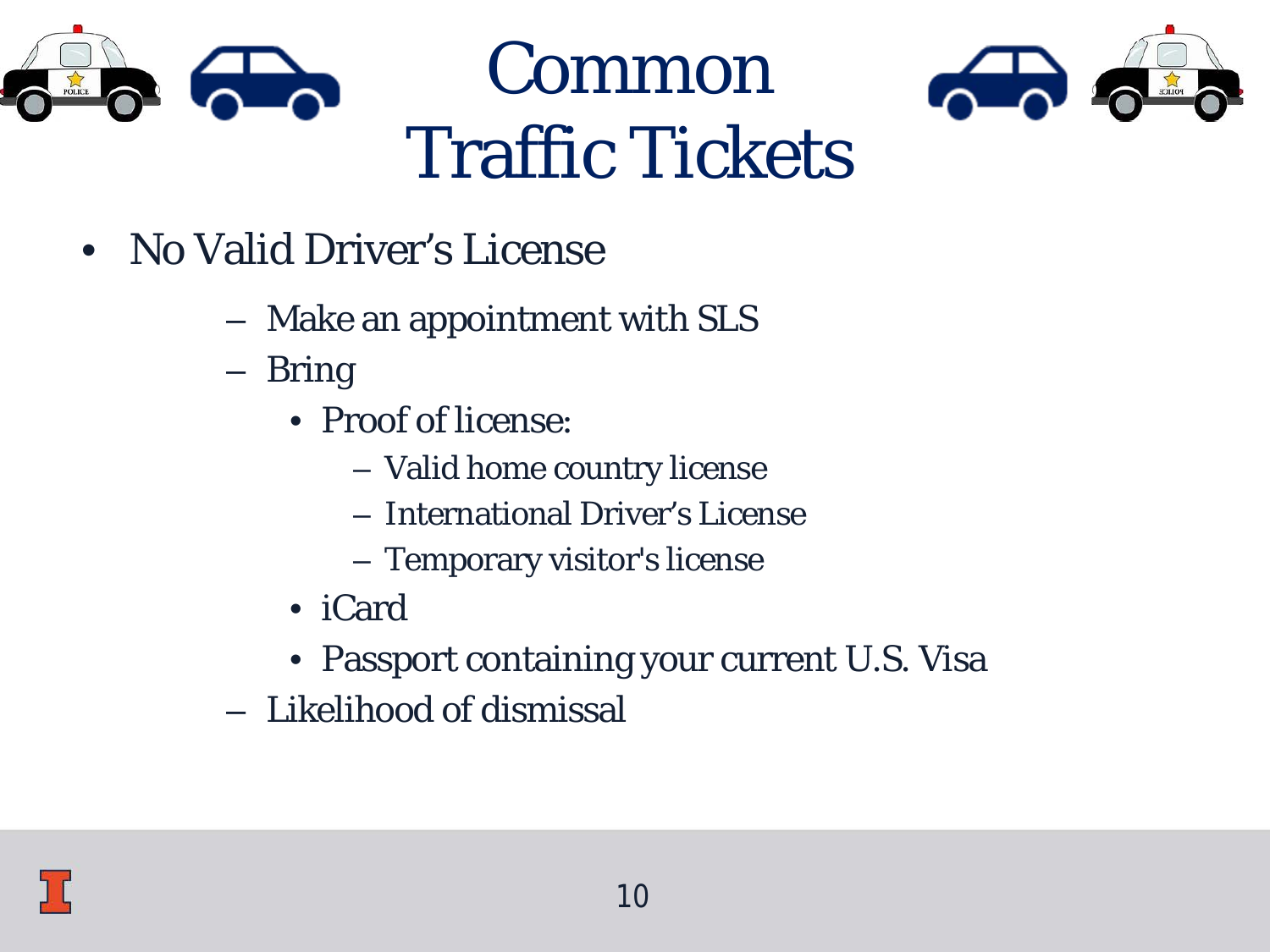



#### Common Traffic Tickets

- Speeding
	- Speed limits are posted in Miles Per Hour (MPH), no KM/H.
	- Being unfamiliar with MPH is NOT a defense to speeding.
	- Conversion Chart:
		- 20 mph  $= 32.2$  km/h  $-$  School bus zones
		- 25 mph =  $40.2 \text{ km/h}$  Campus area streets
		- 30 mph  $= 48.3$  km/h  $-$  Many residential streets
		- 55 mph =  $88.5 \text{ km/h}$  Many rural roads
		- **60 mph = 95.6 km/h – I-74 between Cunningham Ave. and I-57**
		- 65 mph =  $104.6$  km/h Some interstate highways
		- 70 mph = 112.7 km/h Many interstate highways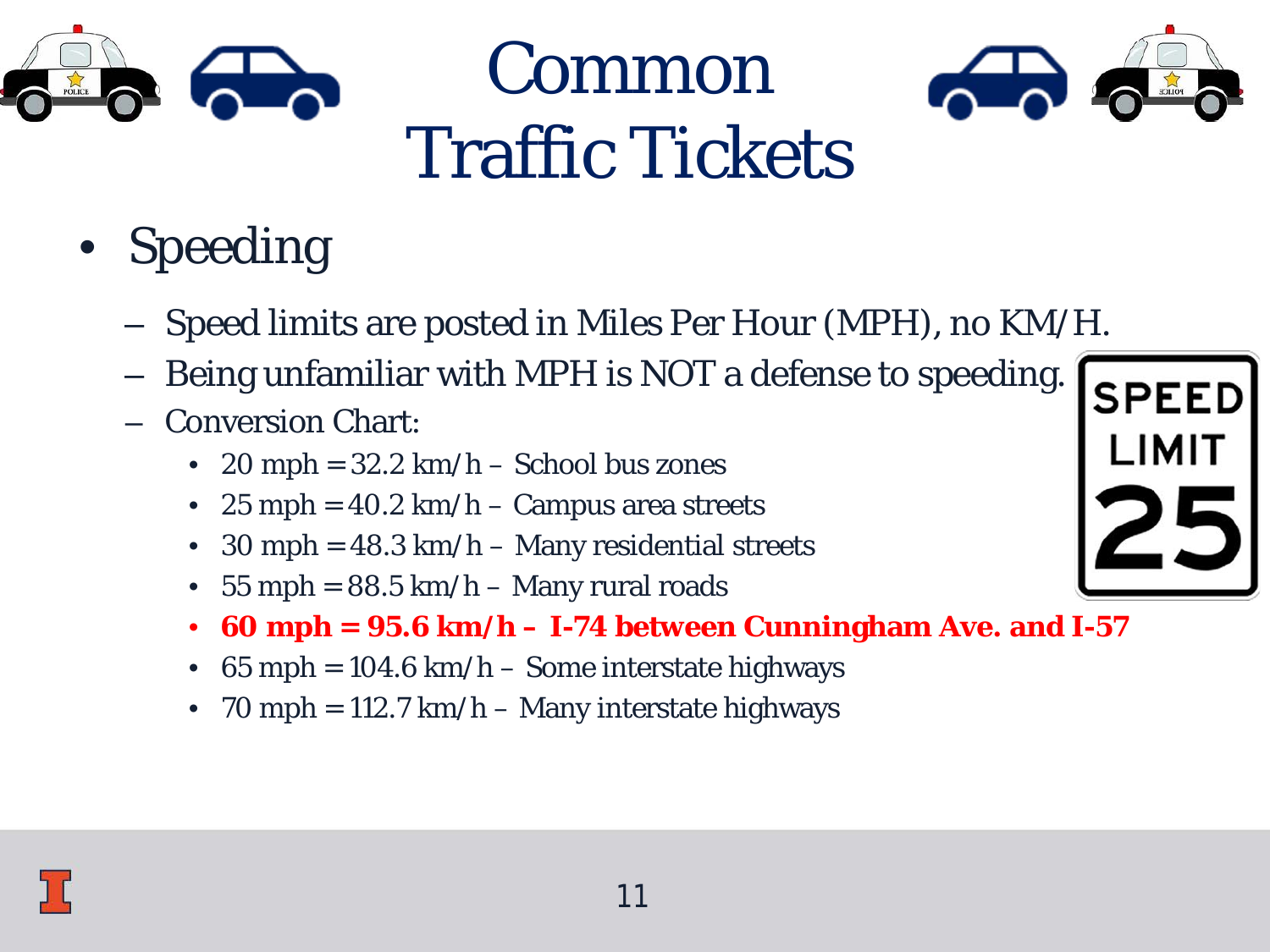



### Common Traffic Tickets

#### • Speeding

• I-74, I-57 to Cunningham Ave.



#### 60 MPH or 95 KM/H

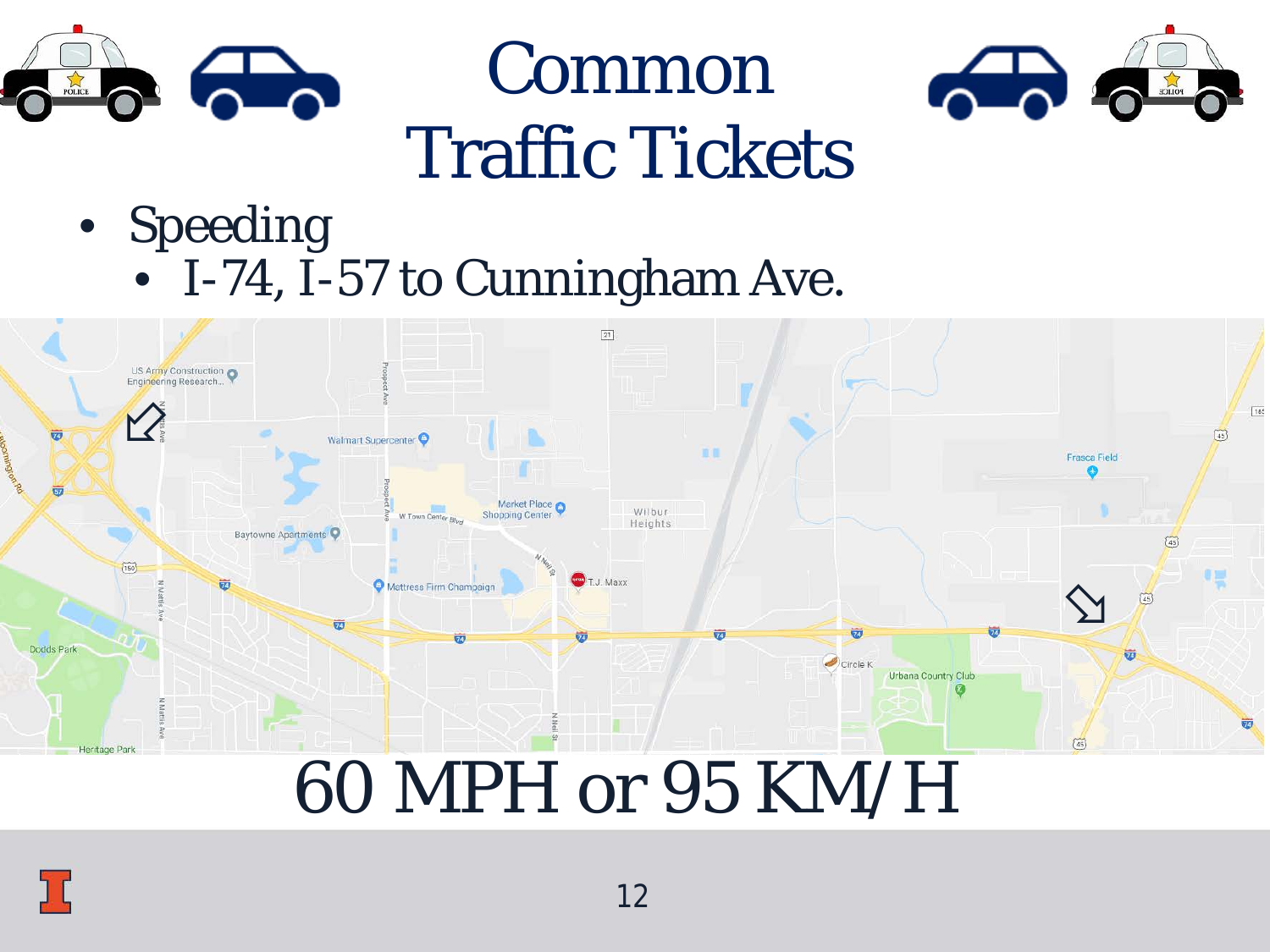



#### Common Traffic Tickets

- Speeding Criminal Violations
	- o 26 MPH but less than 35 MPH over the limit
		- o Class B Misdemeanor
		- o Up to 180 Days in Jail
		- o Maximum Fine \$1,500.00
	- o 35 MPH and higher over the limit
		- **Class A Misdemeanor**
		- o Up to 364 Day in Jail
		- o Maximum Fine \$2,500.00



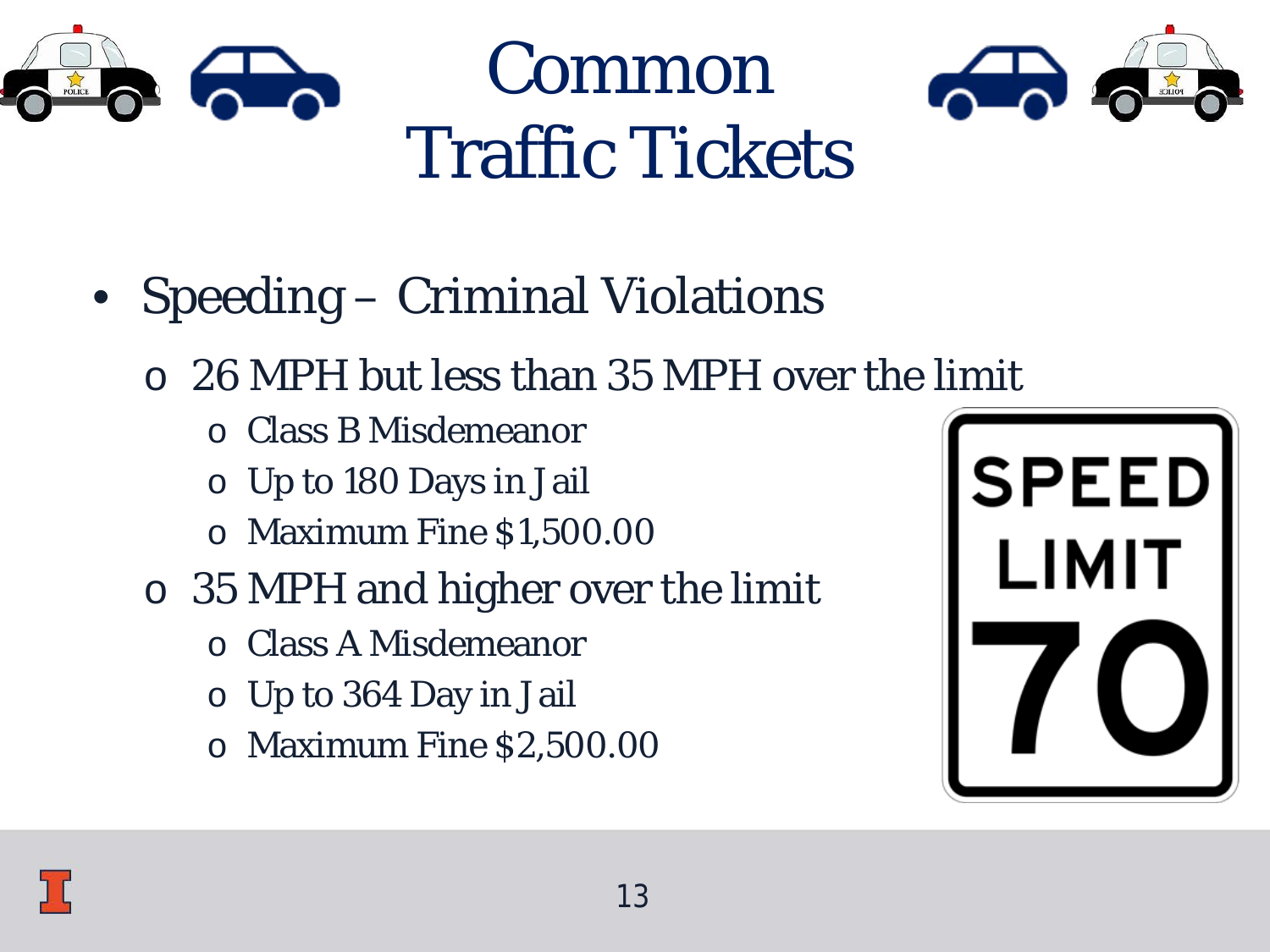



- No Valid Insurance
	- o Valid Auto Insurance is required to drive in Illinois.
		- o Includes vehicles owned by others
	- o Police will ask you for proof of insurance if you are stopped
		- o Proof not in vehicle at the time of the stop
		- o Likely will be dismissed after providing proof
	- If you did not have valid insurance, you must get it.
		- o Insurance Agent will advise what type of insurance satisfies Illinois requirements

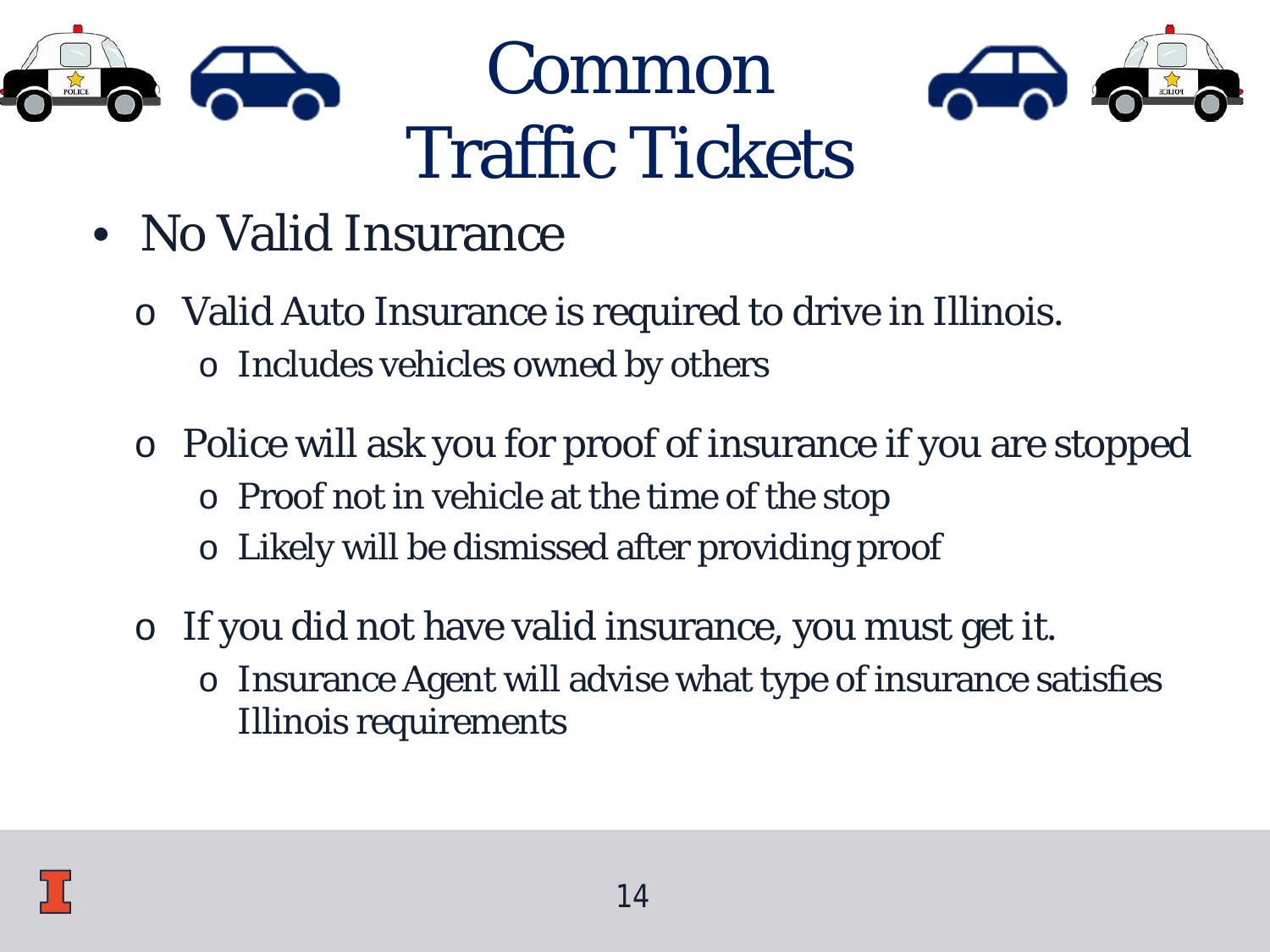



- "Distracted Driving" Law
	- Cannot use an electronic communication device while operating a vehicle on a roadway
		- o Includes while stopped in traffic or at a stoplight
	- o A Cell phone is an Electronic Communication Device
	- o 2019 Change in the Law
		- o First violation is now a "moving" violation

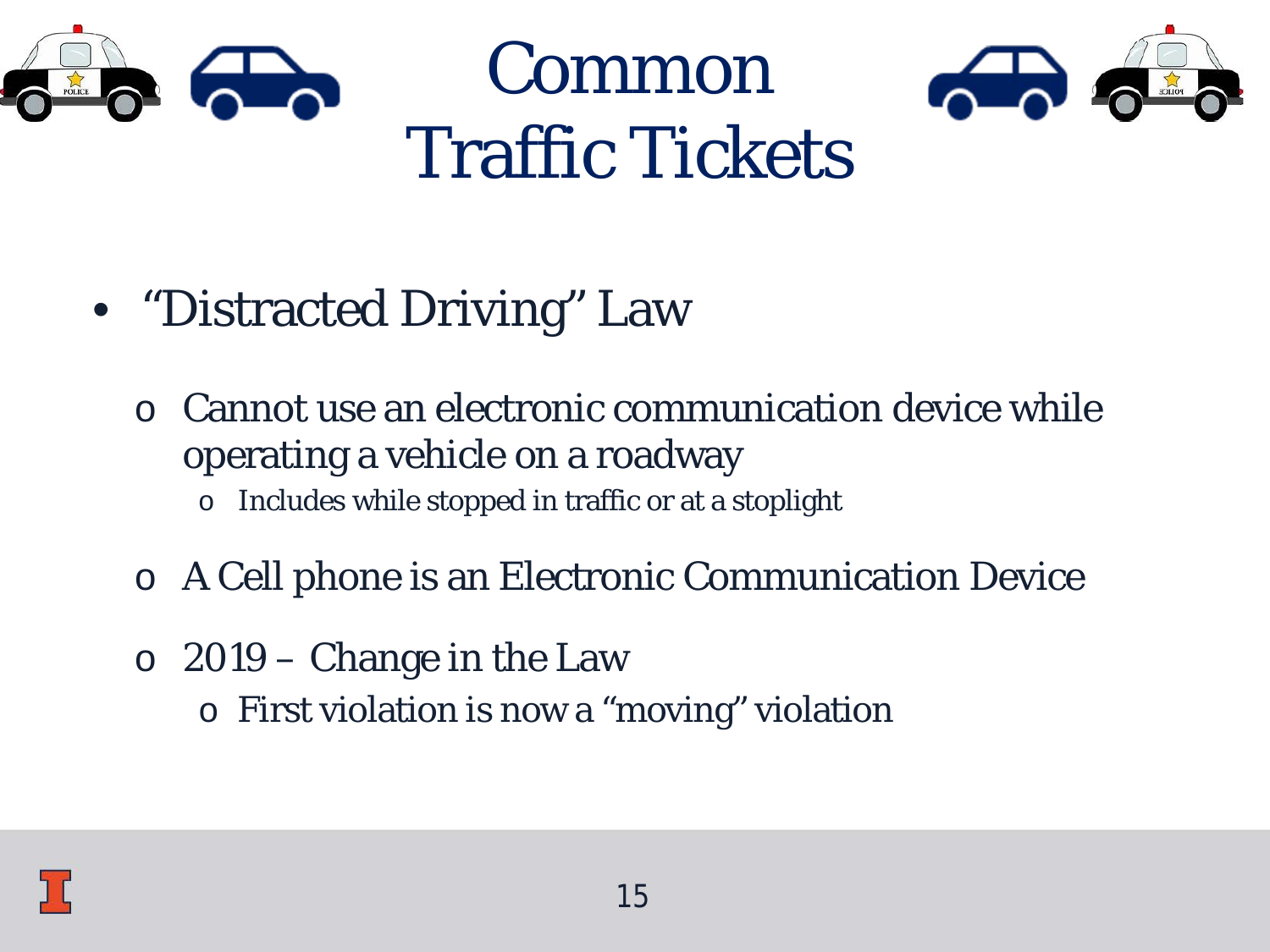



• Private Party Vehicle Use Tax

*(for buying a used car from a person, not a dealer)*

- o Tax for the privilege of using a vehicle in Illinois
	- o Purchase price or fair market value
	- o Exceptions for transfers between certain family members
- o Form RUT-50
	- o Available at DMV or Currency Exchange
	- o https://www2.illinois.gov/rev/forms/sales/Pages/rut25.aspx

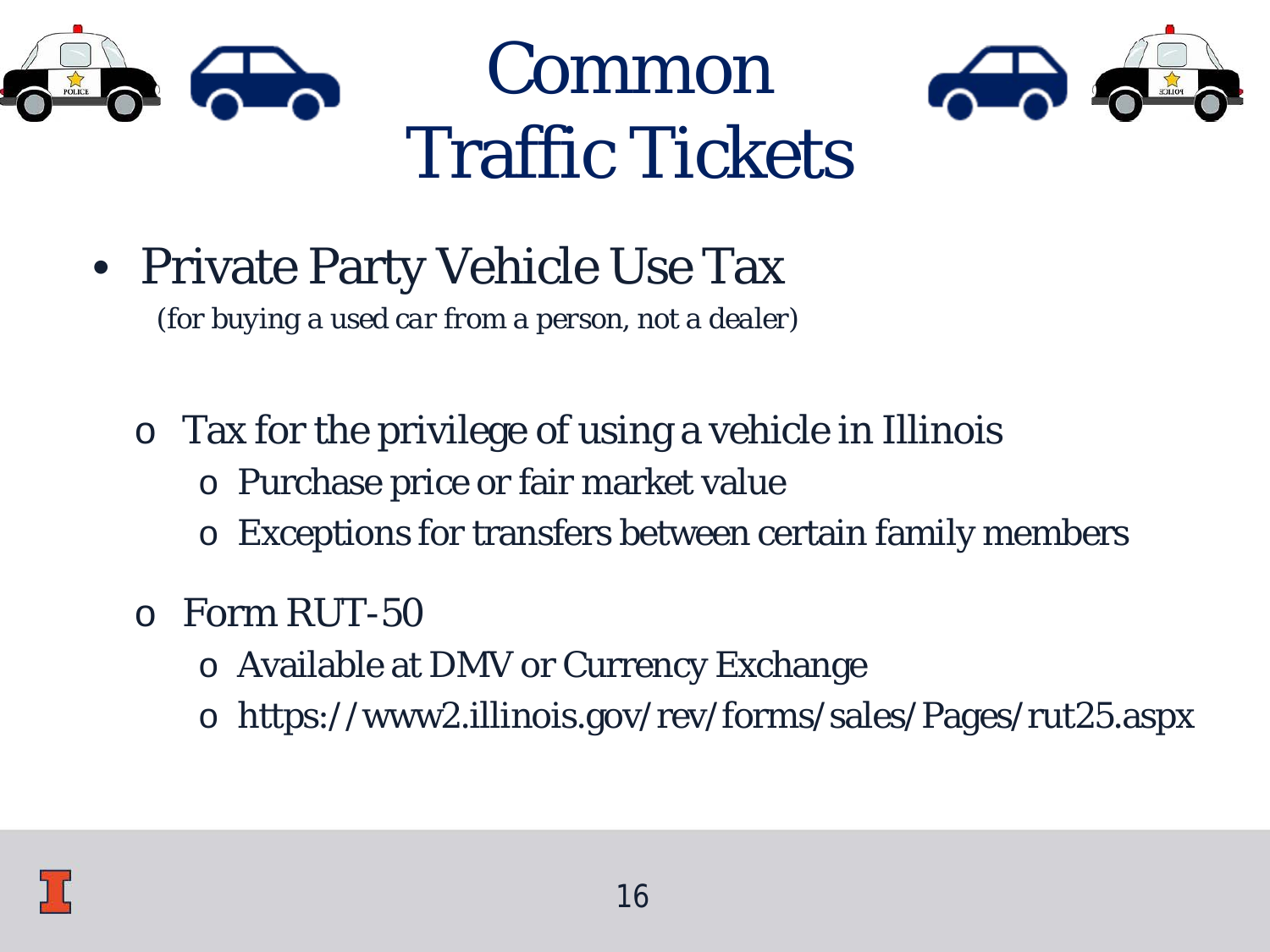

#### Deportable/Removable Offenses

- o Offenses with a potential jail sentence greater than 1 year
- o Jail sentence does not have to be served to quality for deportability/removability.
- o Examples:
	- o Drugs/firearms trafficking
	- o Murder
	- o Rape
	- o Fraud
	- o Felony Theft
	- o Violent felonies too numerous to list
	- o Multiple convictions from separate incidents for offenses that carry up to one year in jail.



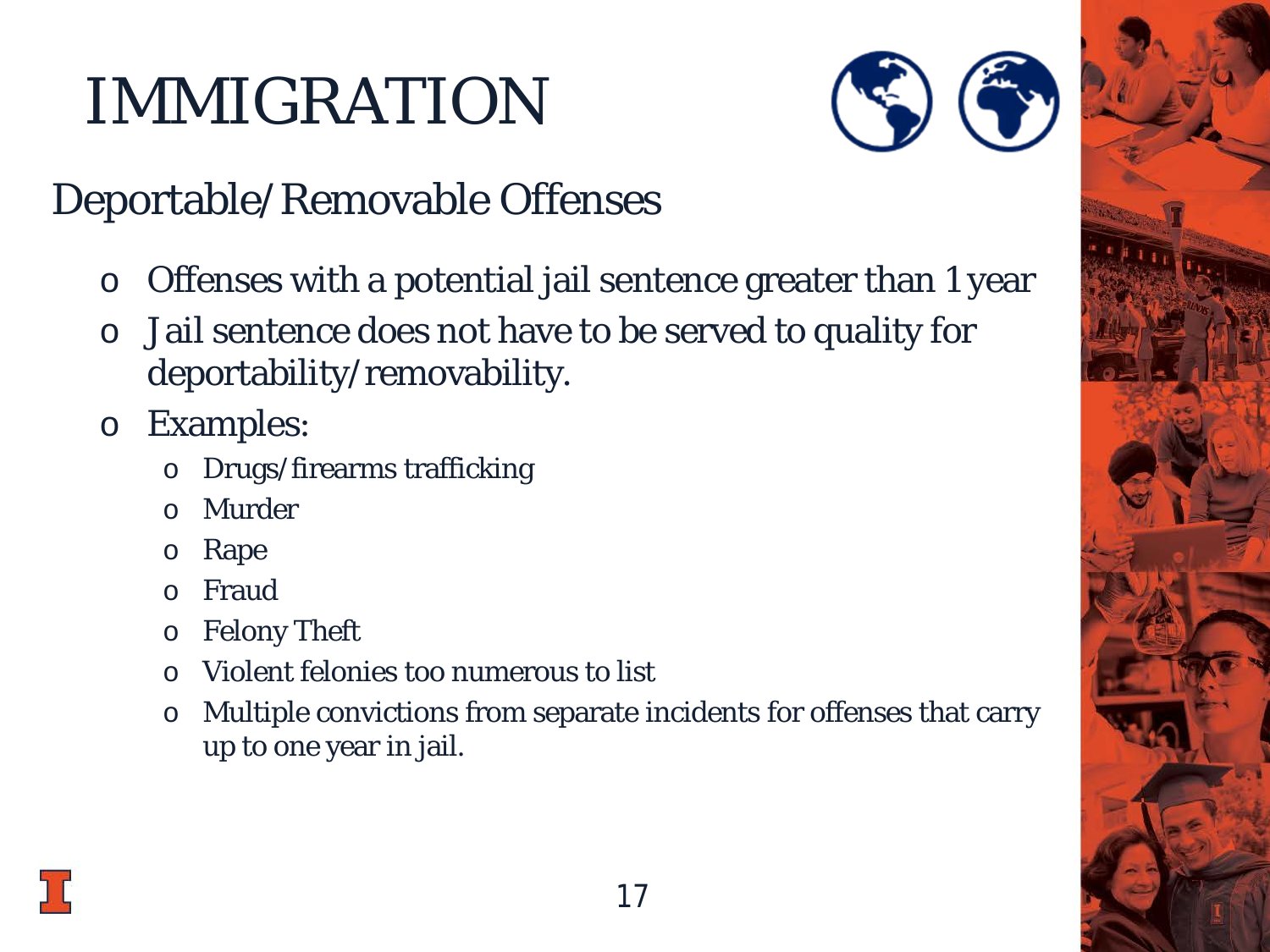

Typically Non-Deportable/Non-Removable Offenses

- o Driving under the influence of alcohol/drug (DUI)
- o Driving under suspended license (DUS)
- **Traffic Tickets** 
	- o Speeding, stop sign/light, lane usage, invalid license, etc.
- o Shoplifting (theft)
	- o Where the potential sentence is less than one year in jail.
- o Possession of drug paraphernalia
	- o Where the potential sentence is less than one year in jail

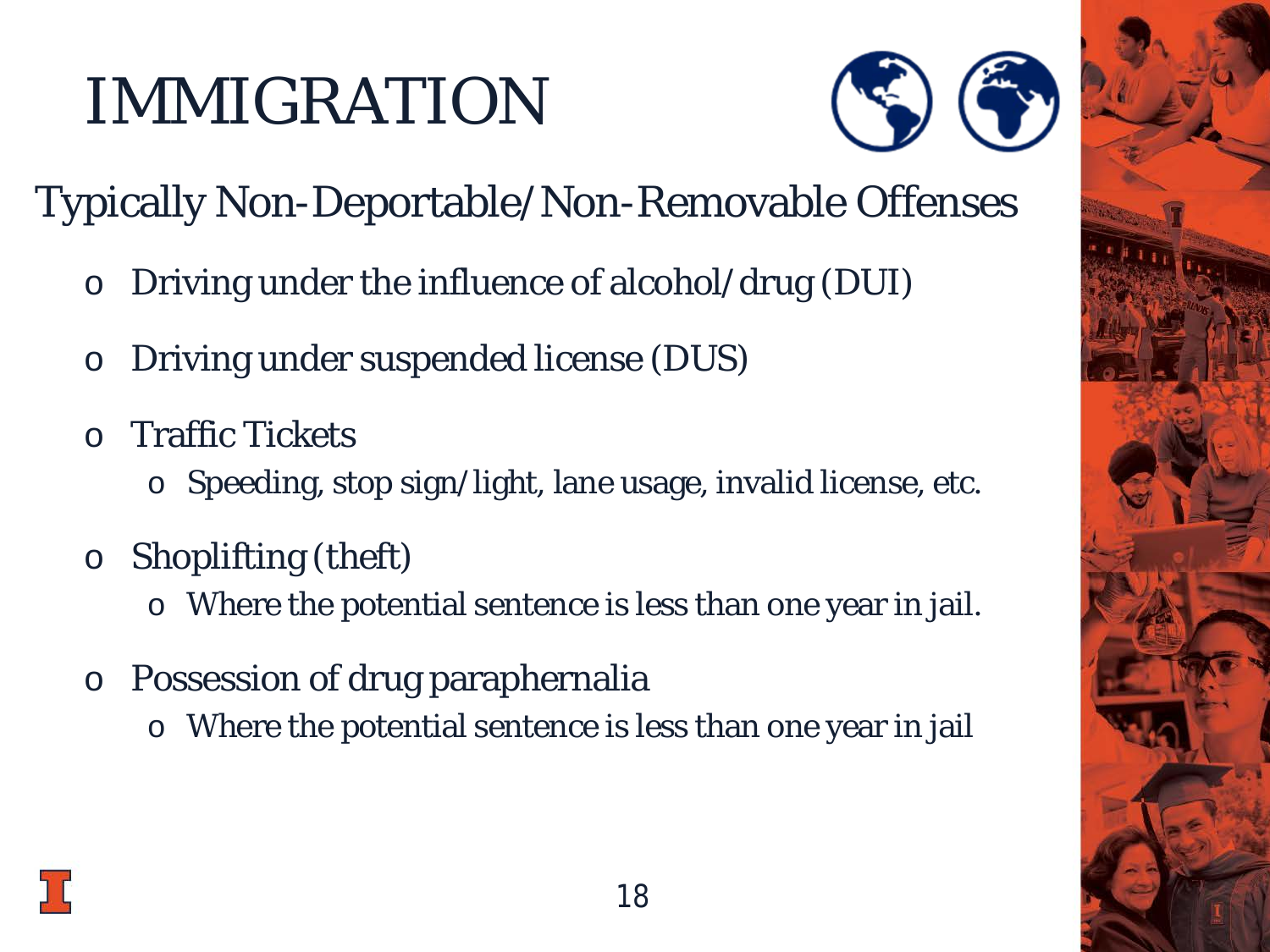

Typically Non-Deportable/Non-Removable Offenses

- o Underage drinking or possession of alcohol
	- o City Ordinance Violation or Misdemeanor
- o Tresspass
- o Disorderly conduct
- o Resisting/Obstructing police

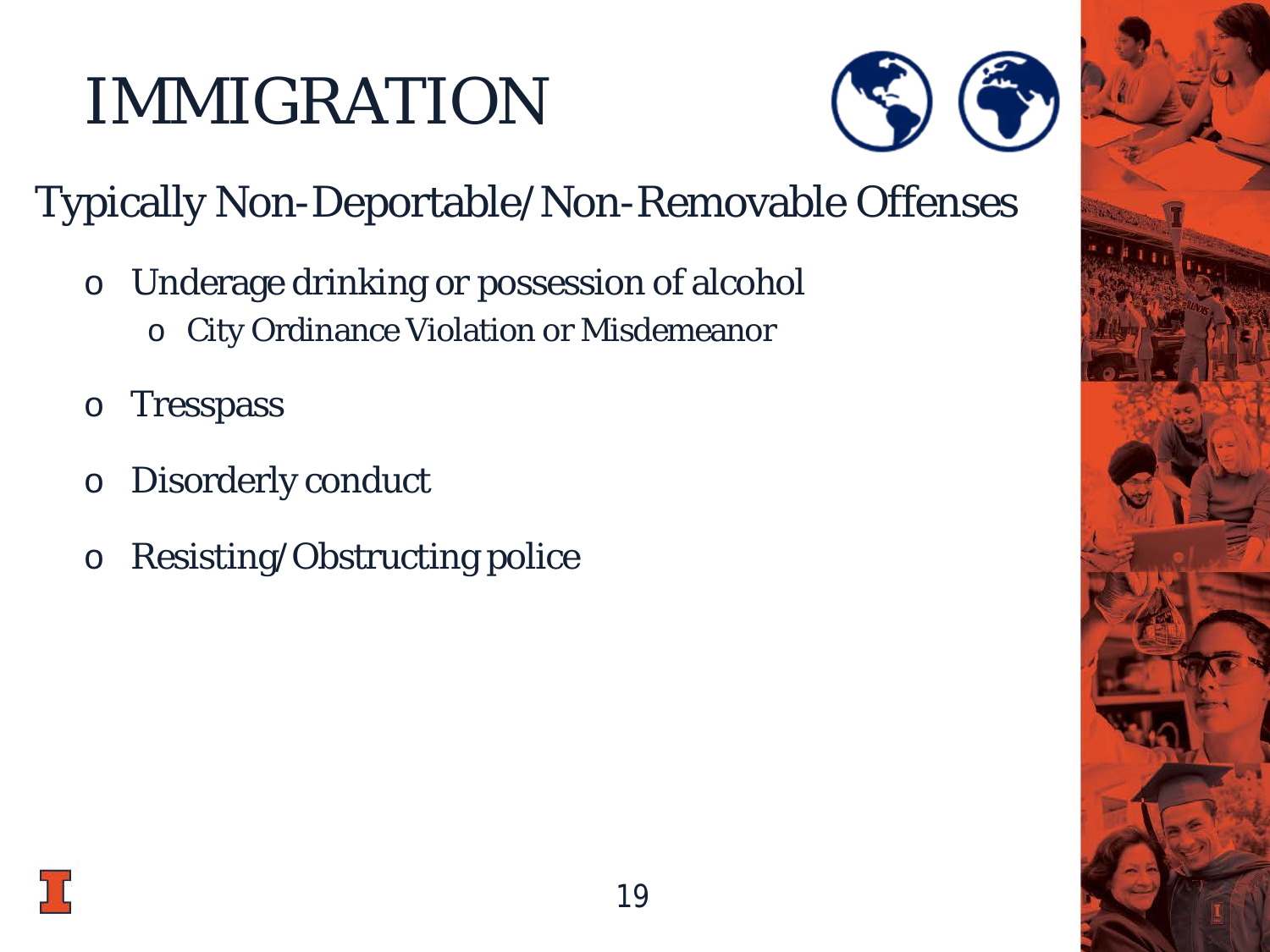

#### Exclusion Offenses

- o Any deportable/removable offense
- o "Moral turpitude" offenses
	- o Acts defined by law as inherently wrong, for example, "theft"
	- o Elements include fraud, intent to harm, larceny
	- o Examples: Arson, Domestic Battery, Armed Robbery, Sexual Assault, Burglary
- o Being arrested, detained, investigated by police does not automatically prevent entry or re-entry into the U.S.

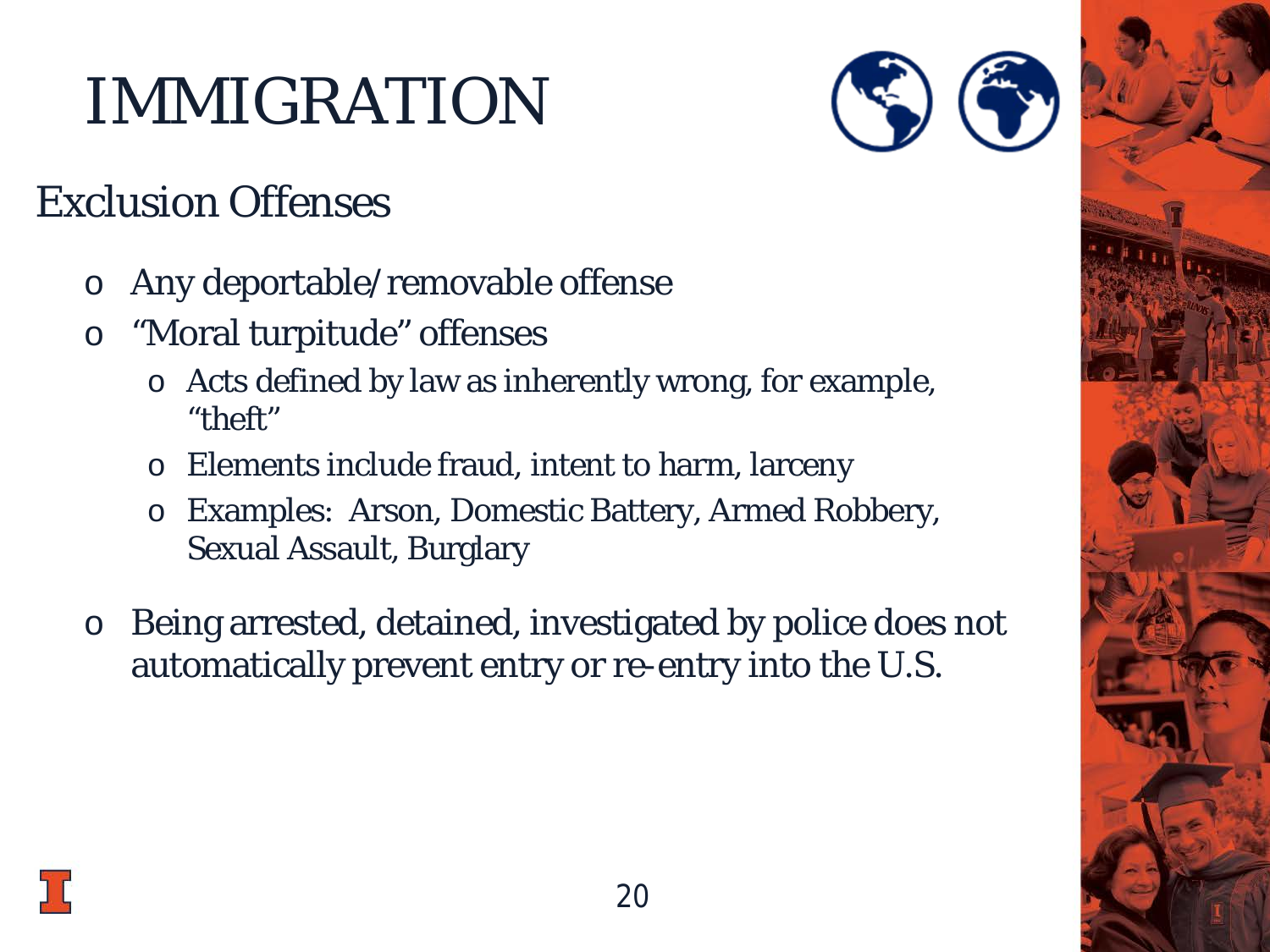

#### "Conviction"

- o Conviction does not require a formal trial
- o Finding by judge or jury of guilt is a "conviction" for exclusion purposes by the U.S. consulate if the offense involves moral turpitude.
- o A negotiated guilty plea is a conviction.
- o Granting of "Court Supervision" with admission of facts sufficient to find guilt is a conviction.
- o Imposition of a penalty is also an element of "conviction"
- o Not all convictions result in exclusion

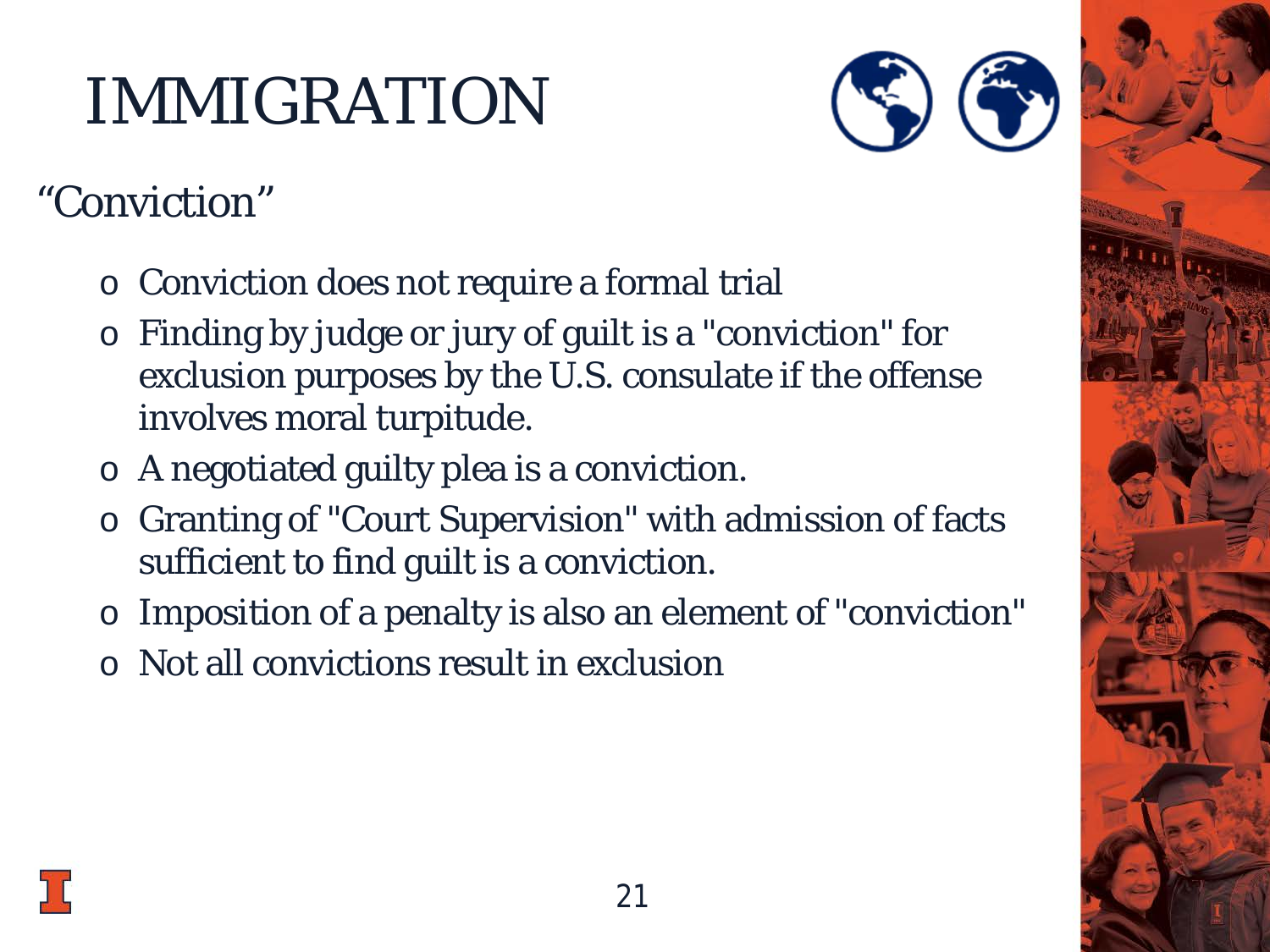

#### "Failure to Appear" Warrant

- Failing to appear in Court usually results in a warrant for your arrest
- The warrant is shared with other government agencies.
- Consulates may require a police report or answer questions about the activity that caused the warrant to issue.
- Student Legal Service may be able to assist you in obtaining and transmitting these records while you are detained or awaiting clearance to enter the U.S.

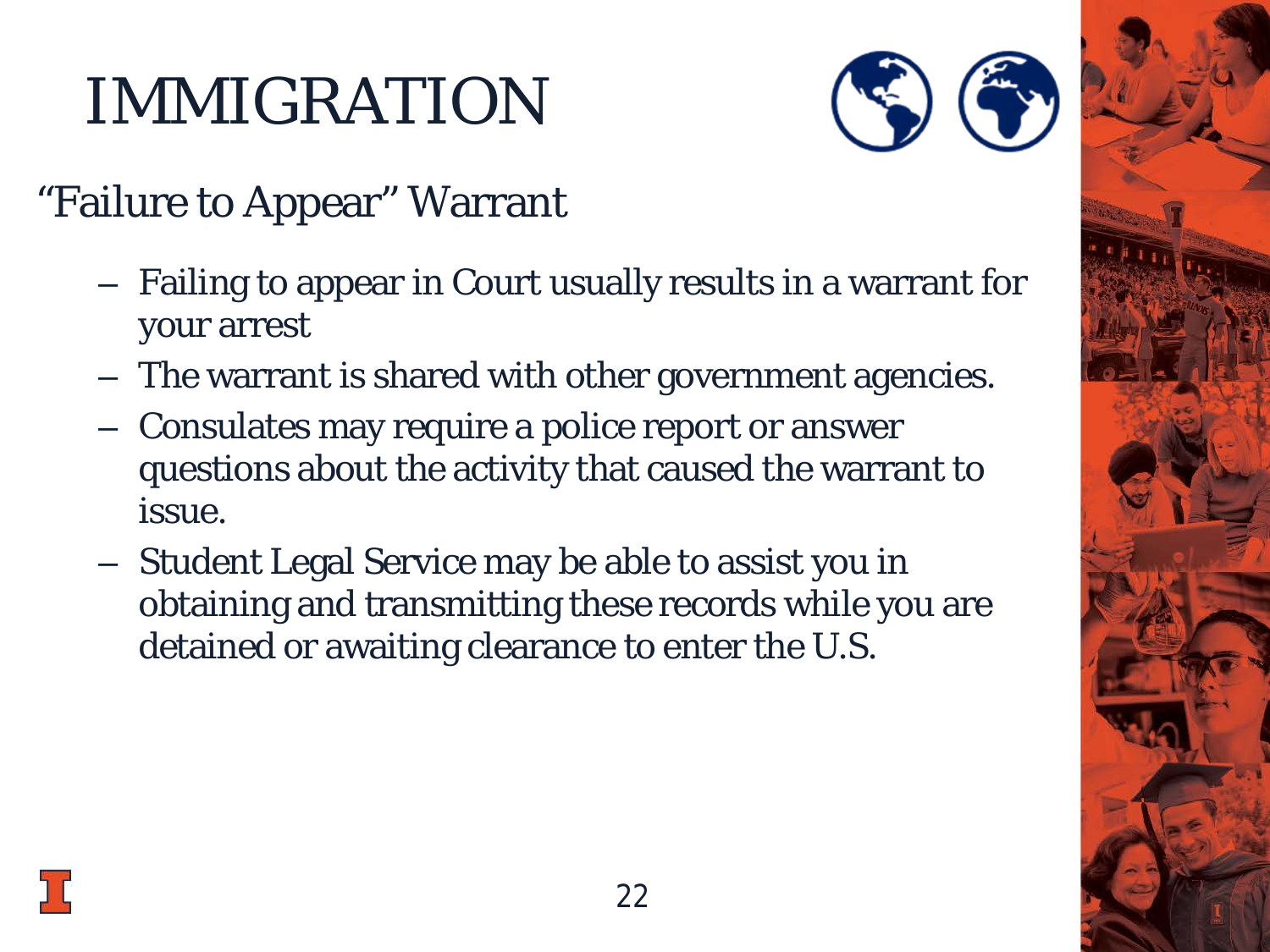

#### Expungement

- o Illinois permits offenses to be Expunged from your record.
	- o "Arrest" but no formal charge
	- o Cases with sentence to "Court Supervision"
- o Generally, two year waiting period after sentence is completed
- o Obtain certified copies of court documents before filing expungement
- o U.S. Government
	- o Not required to recognize Illinois expungements in deciding to exclude your return to the U.S.

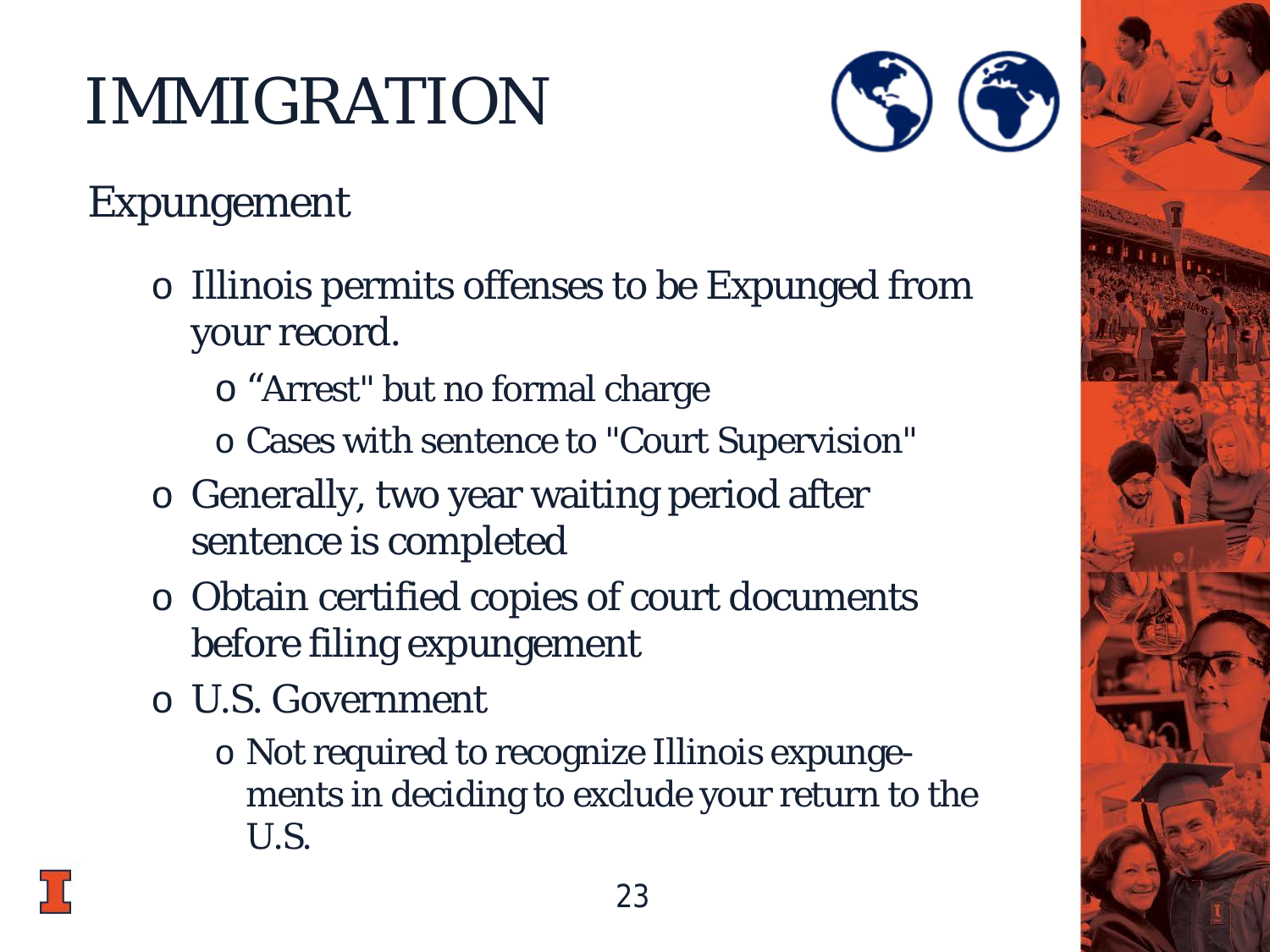- o ITIN is an ID number issued by the IRS for individuals not eligible for a Social Security Number (SSN)
	- o Spouse, children and other dependents of non-citizen with an SSN
- o ITIN allows personal tax filing or to receive tax refund from income withholdings
- o ITIN can also be used to open bank accounts and apply for loans

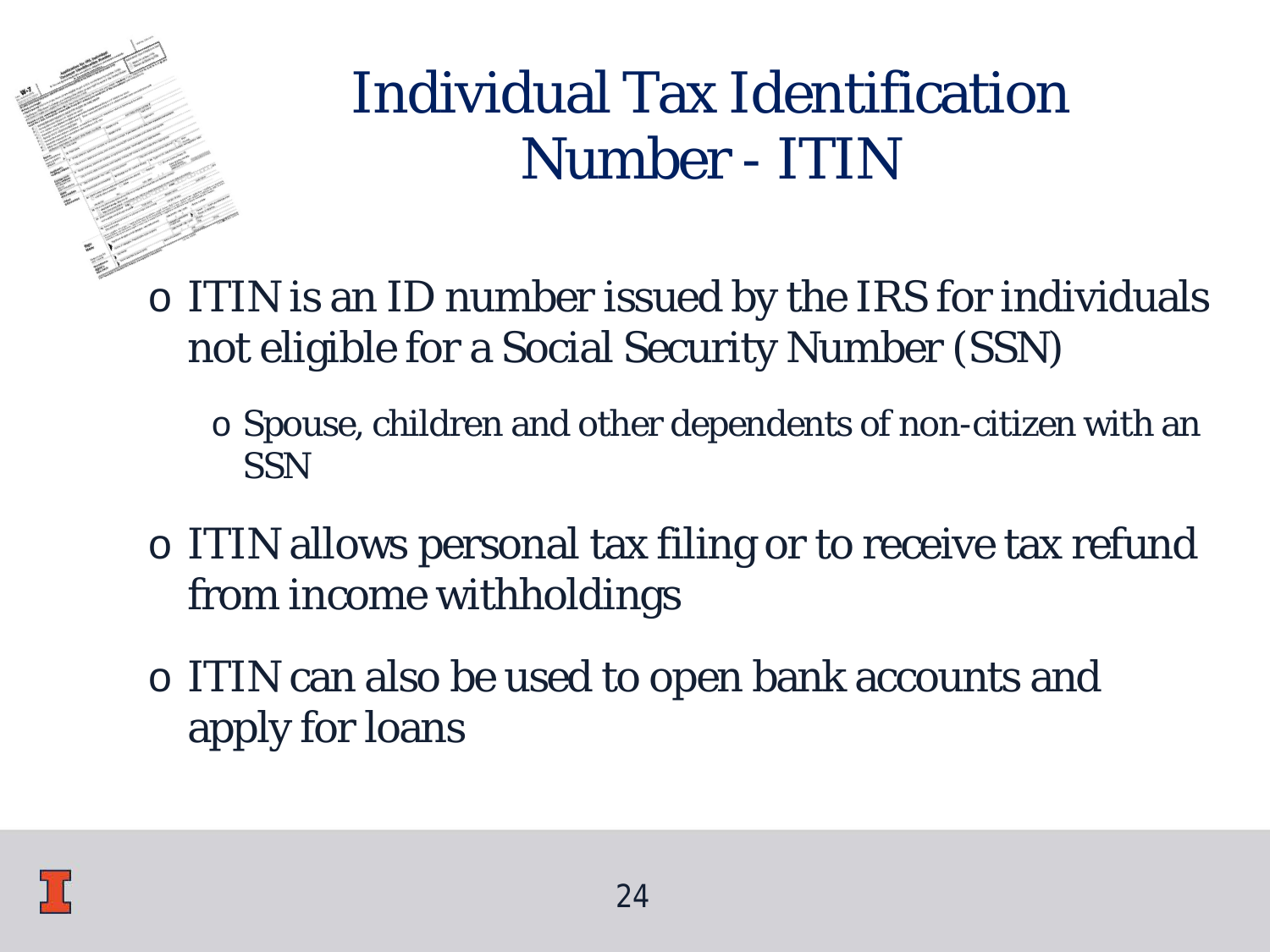- o ITIN is NOT a substitute for an SSN
- o You CANNOT have both an ITIN and an SSN
- o Cannot be used to obtain a driver's license or Social Security benefits
- o ITIN does not change your immigration status
- o ITIN does not change your right to work in the United **States**

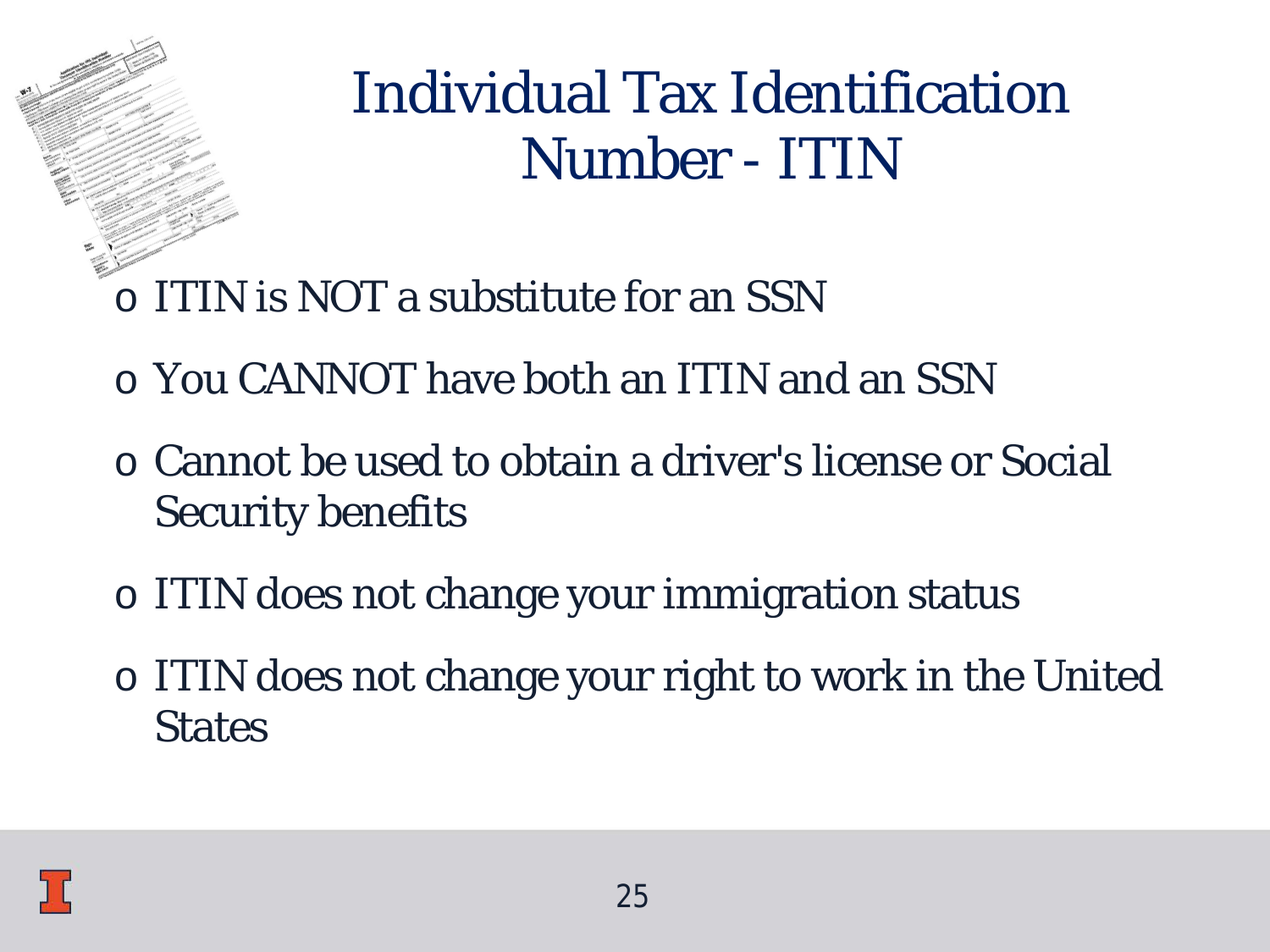ITIN Application

- o Completed Form W-7
- o Original tax return(s)
- o Original identification documents or certified copies
	- o Original passport **OR**
	- o Two or more unexpired documents that show your name and photograph and support your claim of identity and foreign status

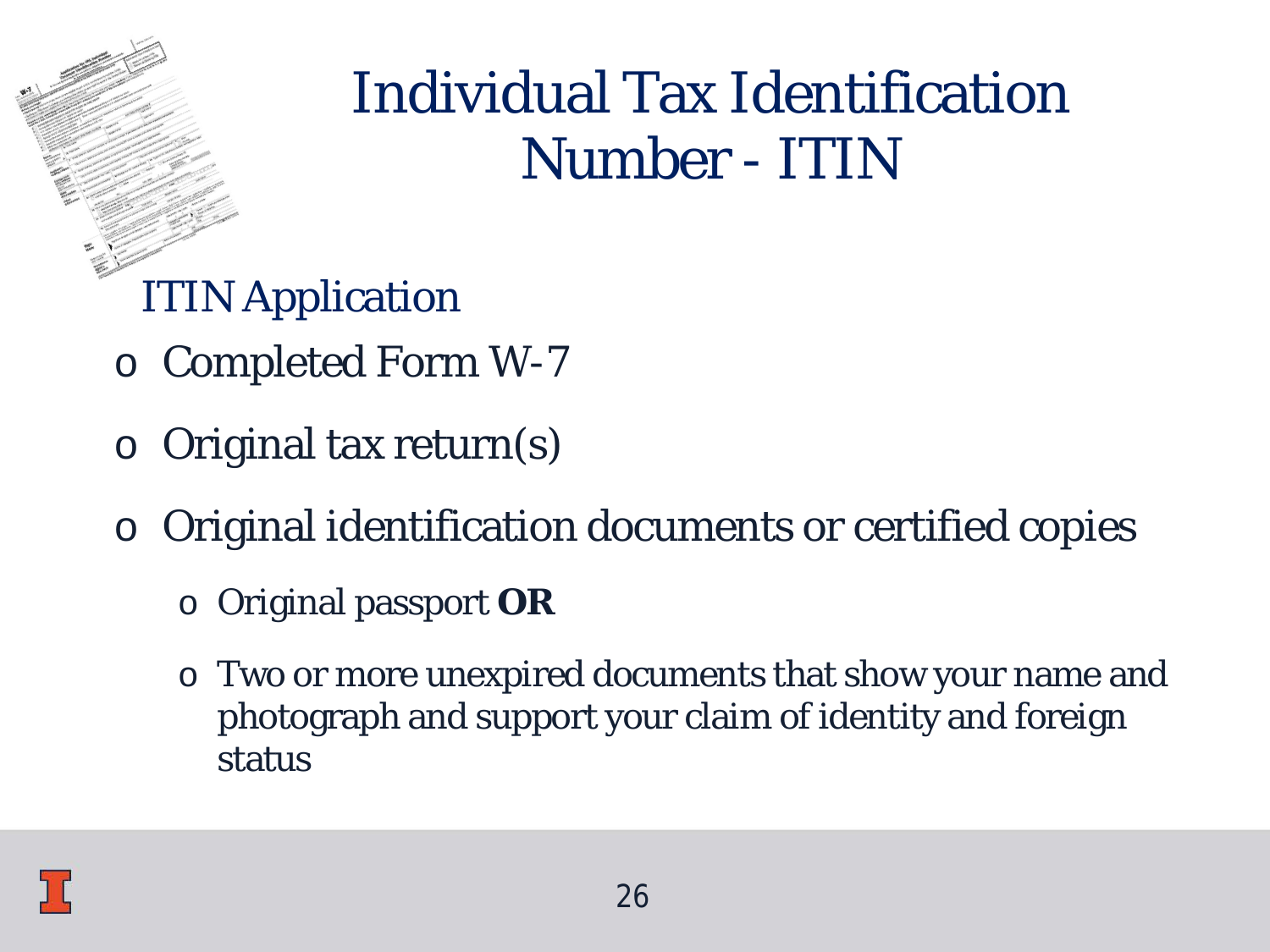#### ITIN Application

- o IRS Taxpayer Assistance Centers in Illinois
	- Chicago Schiller Park
	- Downers Grove Springfield
- 

- Orland Park
- o Every person needing a ITIN must appear in person at the IRS Taxpayer Assistance Center, as well as the family person with an SSN, if there is one.

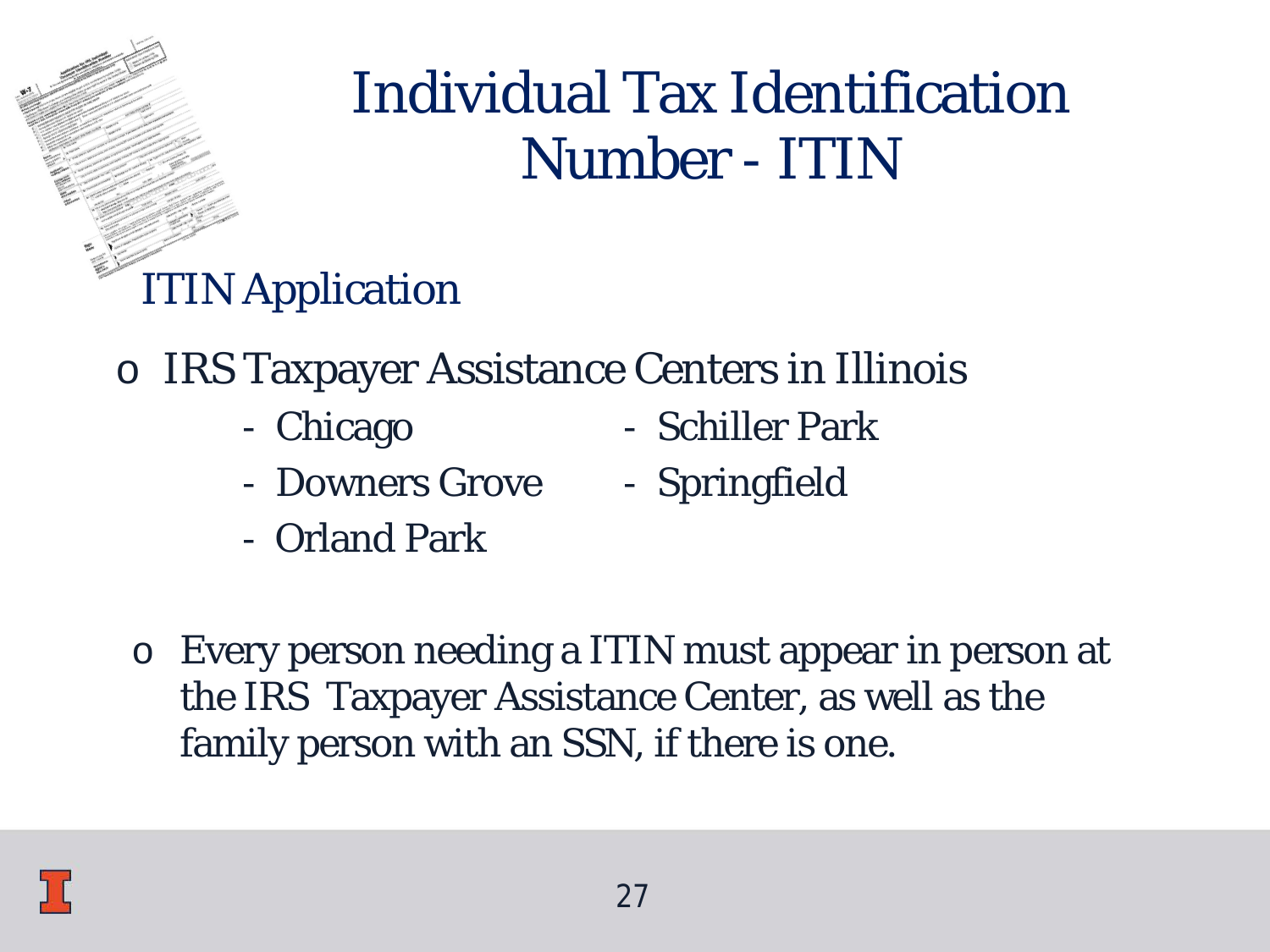#### ITIN Application

- o Certifying Acceptance Agents and Acceptance Agents in Central Illinois
	- Champaign Savoy
	- Urbana Bloomington

They charge a fee for filling out the W-7 form, certifying photocopies of ID documents, and filing the W-7 for you.

o A list of these Agents in or near Champaign-Urbana is available at:

odos.illinois.edu/sls/resources/brochures/docs/IRS-certified-acceptance-agents.pdf